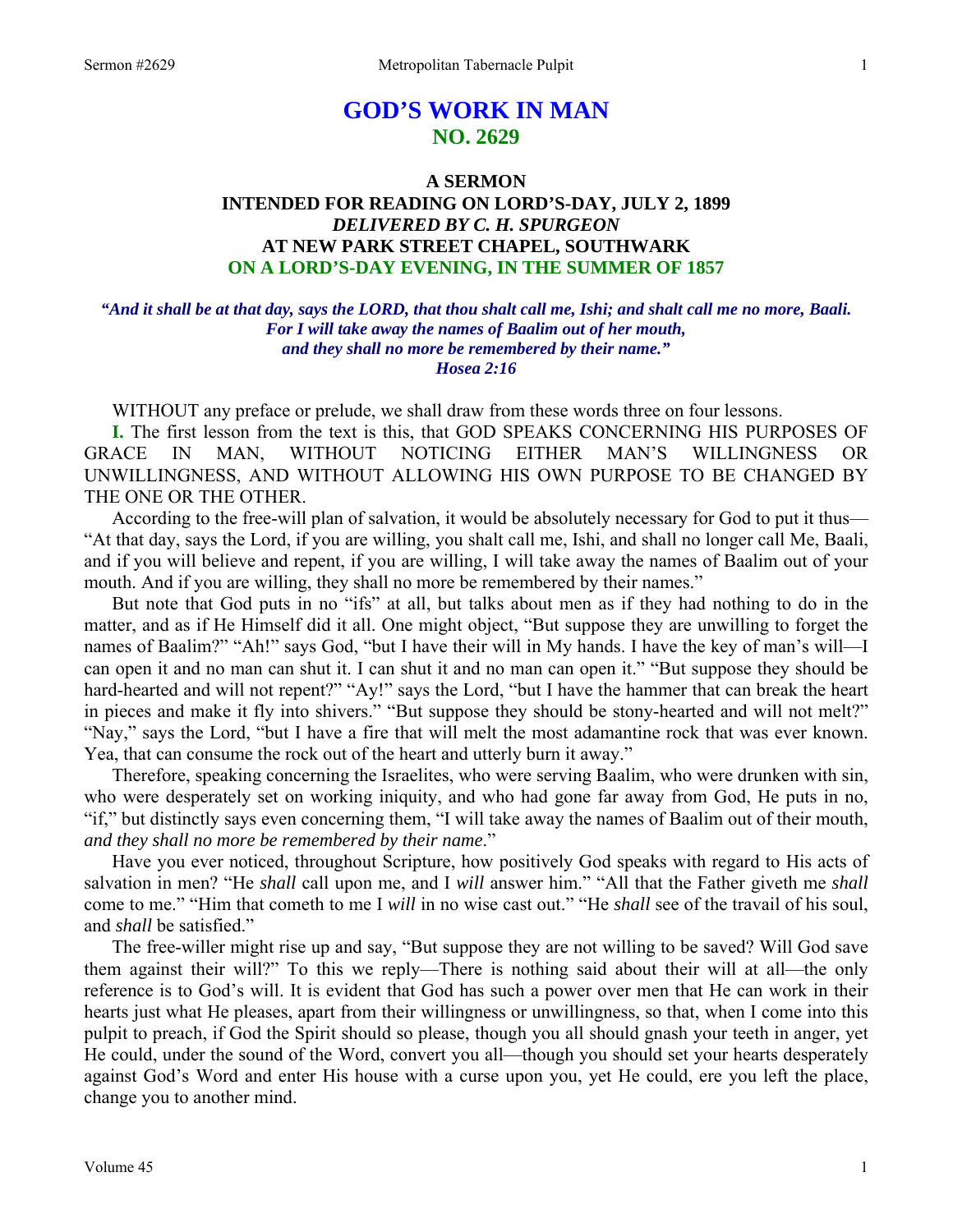And though you should have come here with all levity of spirit, hardened in heart, despising God, and His Gospel, yet He has such strength that He could, by one word of His mouth, by the breath of His Spirit, transform you into His living children who should do the very reverse of what you are now doing. It is in vain, then, for an infidel to say that he could never be converted, for God could convert him. It is in vain for a man to say, "God will never bend my knee in prayer." God knows how to make your knee bend, be it never so stiff.

 "I never will, like a coward, cry for mercy," says one. But God knows how to create penitent cries in your heart and how to make them struggle for utterance, too. He has you in His hand, He has the bit even in your mouth. And desperately as you may be set against Him, yet He can turn you wherever He pleases. He who binds Leviathan and cuts the dragon in twain, will not be stopped by a poor puny mortal like you.

 But if He has purposes of grace towards you, He will work those purposes out. If He be determined to save you, He will Himself lure you into the wilderness, and give you a new heart and a right spirit. And if He has so decreed it, struggle as you may against Him, the hour shall come when, with one blow from the hammer of His Word, your heart shall be broken in pieces. And with one sip of His blessed cordial of grace, your soul shall rejoice in pardon bought with blood.

 This is a great doctrine of the Gospel—the doctrine of the power of grace—the doctrine that God saves whom He wills, that "it is not of him that willeth, nor of him that runneth, but of God that sheweth mercy." "Ah," says one, "if I am willing to be saved, will not God save me?" Sir, He *has* saved you. If you are willing to be saved, God has made you willing, and therein He has given you the very germ of salvation, for your willingness to be saved in God's way is the very essence of being saved.

 "But" says one, "if I am unwilling to be saved, will He save me?" No, sir, not while you are unwilling, but if He so pleases, He will make you willing, and then He will manifest in you His power to save. God saves no man against his will—and yet it is against his will. Ralph Erskine puts it thus—he says, "I was saved with full consent against my will." He means to say, "against my old will, that always willed to do evil, but yet with the full consent of all my powers, they being renewed, created anew in Christ Jesus, and therefore at once willing to submit to everything that God laid down."

 Oh, how I rejoice to preach a Gospel that does not borrow strength from me, but gets its power from God! What a consolation that, go where we may to preach God's Word, if God wills it, that Word shall be rendered effectual among the very worst of men—amongst mockers, scoffers, and despisers! Why is it that men go not to preach the Word among the Romanists of Ireland? Because they say they will not hear them. Oh! but they would. And we should at least free ourselves from their blood if we did but stand up and testify the Word, and however unwilling they might be, God could yet, by His abundant grace, change their hearts.

 "It is of no use," said one, "to go to the Bechuana in his kraal—he cannot be saved—he would never be willing to give up his old habits." But you do not depend upon his will at all. You go to him with the Gospel and God gives him a new will and the great change is wrought. All you have to do is to preach the Word. "Faith cometh by hearing, and hearing by the word of God," for, with the Word of God, there goes forth His Holy Spirit, which changes men, renews their characters and hearts, and makes them what they never were before.

 Oh! I bless God's name that, though all the people in the world should lift their hands against the Most High and declare that they never would be saved, yet God could, in an instant, if so it pleased Him, make the whole of them bend their knees before Him, cry for the mercy they once rejected, and seek the Savior whom once they despised. Here lies the power of the Gospel, in that it gains the mastery over man's evil will and without his consent changes his nature, and then fully gets his consent after his nature has been changed.

That is the first doctrine, I think, we may fairly draw from the text.

**II.** Now for the second, which is, that GOD WILL MAKE THOROUGH WORK OF IT, WHEN HE SANCTIFIES A MAN.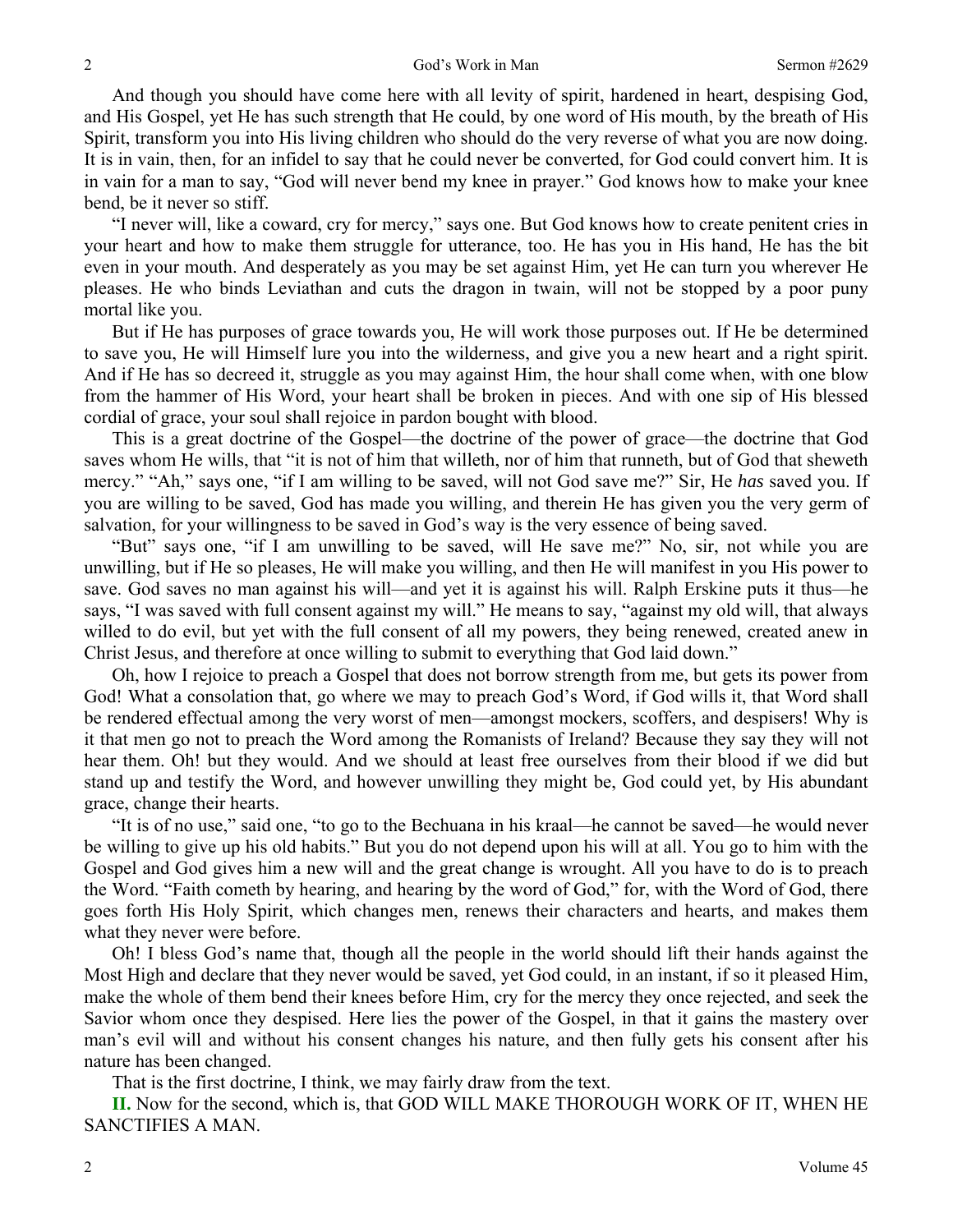Note that these Jews were idolaters, yet God says, "I will not only make them leave off their idolatries, but I will do more—I will take away the names of Baalim out of their memories, too—for they shall no more be remembered by their name." God's sanctifying work either is already, or it will yet be, a complete one. I said that it either is or it will be complete—it is so in yon bright spirits before the throne, and for the rest of us, if God has begun the good work, He will carry it on to ultimate perfection, until the very name of sin shall be clean taken out of our mouth and the remembrance of it shall be purged from our conscience and memory.

 It is worthy of remark that this promise has had a literal fulfillment in the case of the Jews. They have many sins, but there is one sin that they have not—except spiritually—that is, they are not idolaters. Before the time of their captivity, they were constantly worshipping one false God or another. It was the hardest thing in the world to keep them from bowing down before blocks of wood and stone. But now, go where you may, you can scarcely find a Jew who is an idolater. Here and there, one or two of them have joined the Romish church and so have become idolaters by bowing down before images and saints' relics—cast clouts and rotten bones and such things.

 But taking the Jews as a race, they are the last people in the world to become actual idolaters. That ancient message, "Hear, O Israel: The LORD our God is one LORD," seems to have been burnt into them and you cannot get it out of them—neither will they acknowledge any form of faith that seems to deny the unity of the Godhead, or implies that worship is to be given to any save the incomprehensible and mysterious Being whom they, as well as we, worship as JEHOVAH. The name of Baalim has been taken clean out of their mouths—they do not remember it, neither do they call it to mind.

 And it is also a very notable thing, which we have often seen, that men, when they are converted, usually become the most clear of the very sin with which they were once the most defiled. You will note that a man who has been, before his conversion, a great drunkard, will, in some instances, not only become exceedingly sober afterwards, but he will even carry his views, if possible, to an extreme. He will be so desperately set against everything that once injured him, that he will even look with suspicion on others who indulge themselves in moderation.

 You will find it is so with the man who has been an habitual Sabbath-breaker. So surely as he is converted, he will become the most precise Sabbath-keeper you ever knew. The sin that hurt him will be the sin that he will kill, if possible. The burnt child dreads the fire and it is just so with the man who has been burnt by sin. He does not like to touch it again. He must keep clean away from it, turn from it, pass by it, and utterly abhor it. So was it with the Jews—the worship of Baalim had been their favorite sin, so the name Baalim was to be taken out of their mouth and to be no more called to their remembrance.

 But my brethren, what noble beings you and I will be when, not only has our sin been purged, when not only have our daily corruptions been kept under, but when all our sinful nature has been utterly removed! Well said the apostle, "It doth not yet appear what we shall be." No, brethren, we can scarcely guess what we shall be, but we can for a moment contemplate it.

What a noble being man must be when he is thoroughly refined—when all his sin is gone—when there is not an evil passion left—when there is not a lust hid in a snug corner, but when his soul has become thoroughly pure and his heart entirely renewed! Oh, what a noble creature! And just remember this, poor, weak, and worthless, though we are, that faith which we have in us will ultimately purify us completely, and we shall be holy, like yon bright spirits before the throne.

 What a grand man would he be who had no sin in him! Suppose him to come into this world, he would lead a life exactly like that led by our Lord Jesus Christ, and He was the grandest of all men. It is marvelous to consider the different attributes of His character, as they are manifested in His life, but remember that we, too, shall be like Him when we see Him as He is. We shall be as pure as Adam was in the garden, with this addition—that our purity shall be not merely spotless, but it shall be so white that it shall be beyond the possibility of ever being spotted. Our nature shall be not merely pure, but so pure that it can never be impure. God will stamp it so indelibly with the impress of purity that it will be pure throughout eternity.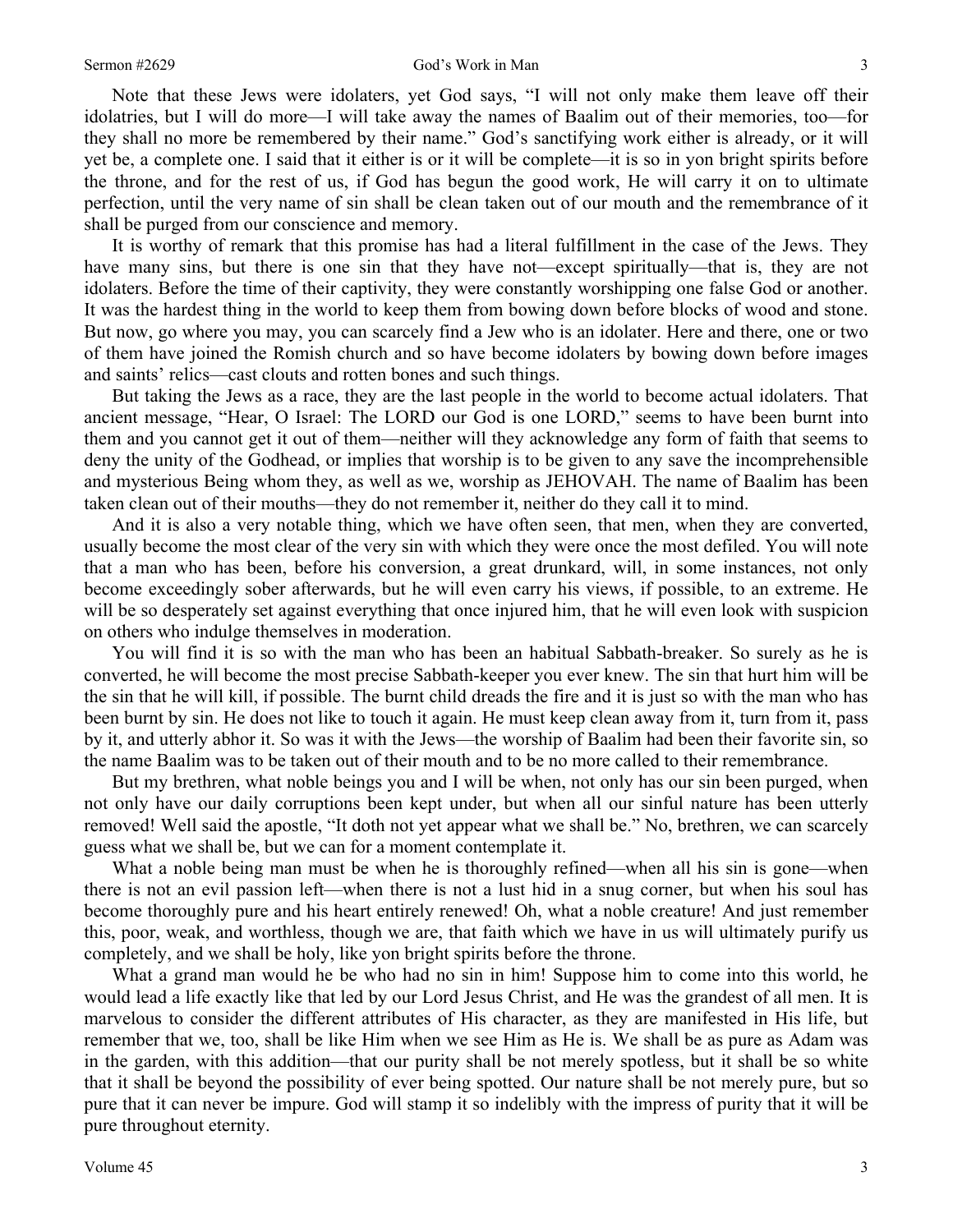Oh! what a blessed thought—the name of Baalim out of my mouth, sin out of my heart, the lustful glance from my eye, evil things from my imagination, all gone! Oh! will we not praise our Lord in the bright moment when we wake up in His likeness, when our glorified spirit shall be white as driven snow, in the glad companionship of the immaculate, the pure, the perfect? Oh, what joyous shouts we shall raise then! What choral symphonies, what bursts of song, what hallelujahs of gratitude! Verily, words fail to express the emotions we shall then feel, when, pure and holy, clean and purged, we shall be presented, "without spot, or wrinkle, or any such thing," before the throne of God. "I will take away the names of Baalim out of her mouth, and they shall no more be remembered by their name."

 I do think the first day in heaven will be a day full of surprises. We shall not know what to make of it. Never will there have been a day before, in our lives, when we had not some trouble, or some sin. The first day we are there, when we shall have no devil to tempt us, and no sin to pain us, and no trouble to grieve us—when we find ourselves all pure, I think we shall scarcely know what to do, we shall be so surprised. Mr. Medley's hymn has caught the right idea,

> *"Then let me mount and soar away To the bright world of endless day; And sing with rapture and surprise, His loving kindness in the skies."*

We shall be almost like poor Caspar Hauser, who was kept for many years—in fact, from his childhood—in a dark dungeon, where a ray of light could scarcely enter, and was afterwards taken out by his keeper to see the light of the sun and to mingle amongst men, whom he had never seen before, and to hear their voices when there was scarcely an intelligible sound he had been taught to utter. Oh, what a delightful thing it would have been for him if he had been uninjured by his confinement!

 But you and I, uninjured by our confinement in this cavern below, shall be at once snatched from the earth, set down in the streets of Paradise, and find ourselves pure. The surprise of a beggar, who should wake up and find himself a king, would not be one-half so great as the surprise of a saint, when he shall wake up in Christ's likeness and find himself transformed into the pure image of God.

 Let us contemplate this with joy and gladness, and amidst all our daily conflicts, let us count upon the victory. Let us anticipate the conquest by faith and already let us seize the palm branch and put the crown upon our heads, with the ecstasy of hope, with the full assurance of faith, for if we fight, we shall reign. If we suffer, we shall triumph. If we endure, we shall obtain "the crown of life" that fadeth not away.

 That is the second lesson of our text, that Christ will make thorough work of it, wherever He has begun to save and to sanctify.

**III.** And now I bring to you a third lesson. THERE ARE SOME THINGS, WHICH ARE NOT EVIL IN THEMSELVES, THAT A CHRISTIAN MUST HAVE NOTHING TO DO WITH, BECAUSE THEY HAVE BEEN ASSOCIATED WITH EVIL THINGS.

 I will explain what the Lord meant when He said, "You shalt call me, Ishi; and shalt call me no more Baali." Was Baali a bad name? Not at all—God calls Himself Baali in two or three places in Scripture. You remember that blessed passage, "Thy Maker is thy Husband"? It is really, "Thy Maker is thy Baali." And there are several other instances where the word Husband is used in reference to God, which might have been left untranslated—and they would have read like this, "Thy Maker is thy Baali."

 Why, then, is God not to be called, Baali? The Jews did at one time call Him so. They did pray to Him under that title—why might they not continue to do so? Because the heathen had made a wrong use of the word—they called their false God, Baali, and therefore God said, "Do not apply the title to Me, because they have used it for their false gods."

 I can suppose a Jew, like some young man in these times, saying, "Now, no man is going to step between me and my conscience. I believe the name Baali is a very good one. I have always used it and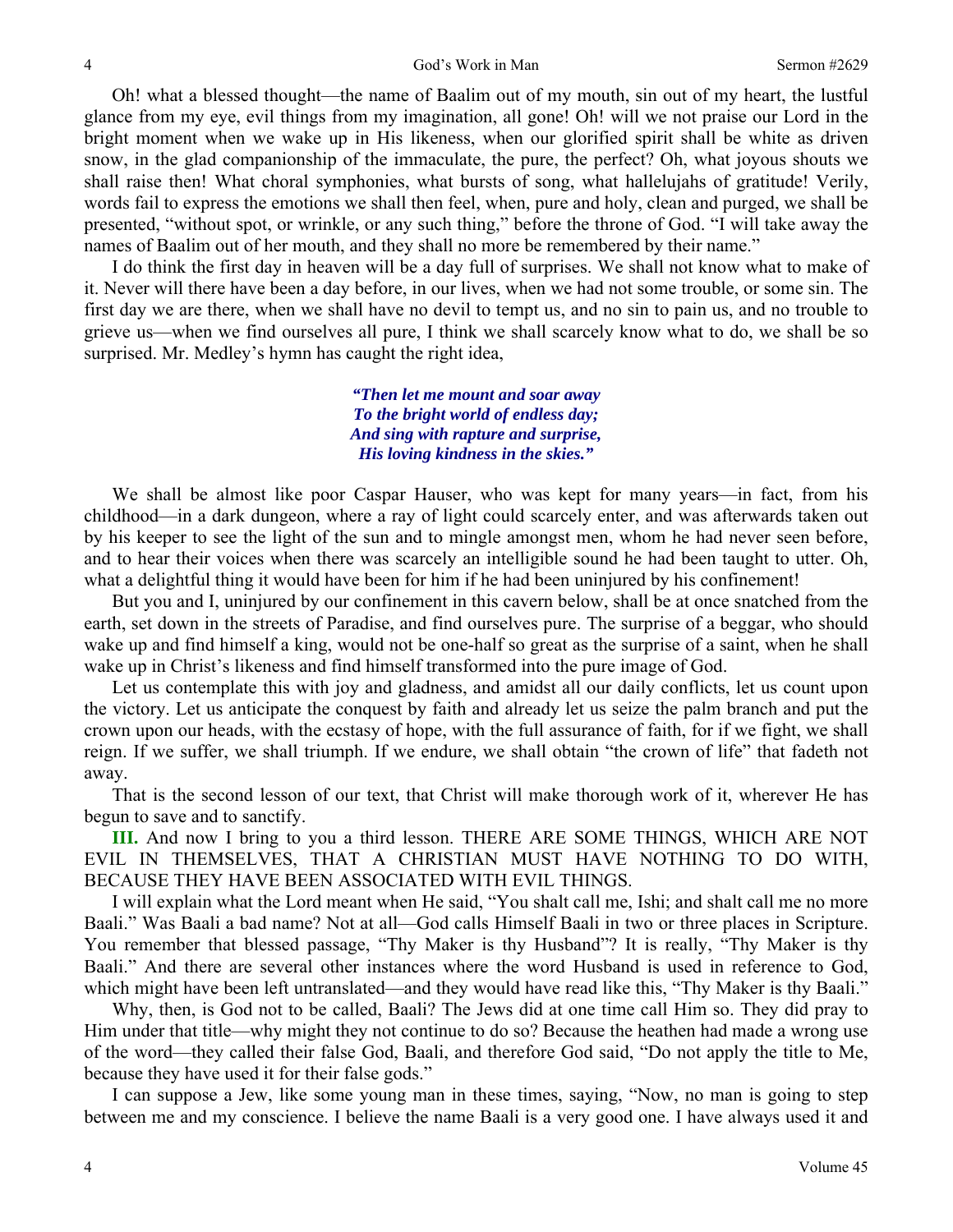many good men have used it. I use it very sincerely in prayer and it is nothing to me that other people make a bad use of it—I cannot help that. I know that it expresses my thought—it means husband, lordly husband—and I cannot be quite so particular as the prophet Hosea, and I shall keep on using it."

 That is how many argue in these days. Says one, "I am a Christian. I intend to serve God, but there are certain pleasures that stand on the boundary line between the allowable and the unallowable." "I intend," says one young man, "to follow them, because I do not see that there is any harm in them. I confess that they are the cause of great injury to others, but they do me no hurt. I used to practice them when I was in the world, but they are no hurt to me now—you cannot bring anything in Scripture to prove they are wrong. There is such-and-such a place, I sometimes truly worship God there. I may be mistaken, but I cannot see why I should not do such-and-such a thing, when I see nothing exactly wrong in it, though I admit that it has a connection with wrong and others are thereby injured."

 That is just it—you are not to use the title Baali, not because it is a bad name, but because others have used it for an evil purpose. So, Christian, there are many things you are not to do, and many places you are not to frequent—not because they are absolutely wrong, but because they have a connection with wrong—and if you tolerate them, you will be sharing in the sin which is committed by them. And moreover, whether you know it or not, your going there is but the little and little of which it is written, "Ye shall fall by little and by little." So that the best way is to stand out against the littles—to be rather too strict than too loose—and in so doing, God will give you a reward, for He will make it become a greater happiness to you to abstain from fleshly pleasures than it would have been to have partaken of them. "Thou shalt call me no more, Baali," because, though the name may be all right in itself, others have misused it.

 I can never look upon dice except with abhorrence. If you ask me why, I reply—Because the soldiers at the foot of the cross threw dice for my Savior's garments, and I have never heard the rattling of dice but I have conjured up the dreadful scene of Christ upon His cross, and gamblers at the foot of it with their dice spattered with His blood. I do not hesitate to say that, of all sins, there is none that more surely damns men, and worse than that, makes them the devil's helpers to damn others, than gambling. And yet many say, "Well, I only play for the fun of it—you know there is nothing in it." Of course there is nothing in it, but look at the connection of it. Lord So-and-So thinks it a very nice thing for him to go and see a horserace, he says that I cannot prove it to be wrong. Nice company he will meet there! They don't speak very well for the thing.

 Another says, "I can do this, that, and the other. It does not hurt me." I daresay you can, but look at the connection of the affair. You are to avoid a thing, not merely from the moral wrong of it, or the injury it is to you, but because it encourages others in their sins. A good pious Jew kneels down to pray and cries to God, "Baali, hear me!" There is a poor idolater by his side and he says, "That good, venerable-looking man just now prayed to Baal, so may I." "Quite a mistake, my dear fellow," says the Jew. "I did not pray to Baali. I was praying to God Almighty, not to your Baal." "But you said, Baal, my dear sir." "Ah, my friend, but you do not understand me. I was praying to the God of heaven and earth, and not to that poor, paltry idol which you call, Baal." Yet the poor heathen naturally thought the Jew was worshipping the false god.

 We are to take care not to do what appears wrong in the sight of others, so as to lead them astray. We are not to be judged by other men's consciences, but at the same time, we are not to lead others to offend. As far as we can possibly do it, we must seek to cut off those things that are likely to do injury to others.

 If I were to hear of any of my members going to a theater, I think I would go after them, but they would never go again as church members. I might perhaps do as Rowland Hill did. He took a box-ticket for the theater and saw some of his members there. "There you are," he said, "I never would believe it from hearsay." And then he walked away and turned them out of the church immediately.

 It may be that I may have the misery of looking after some of you who make a profession of religion and do not carry it out. I am not now speaking to you worldly men, who choose to frequent these places.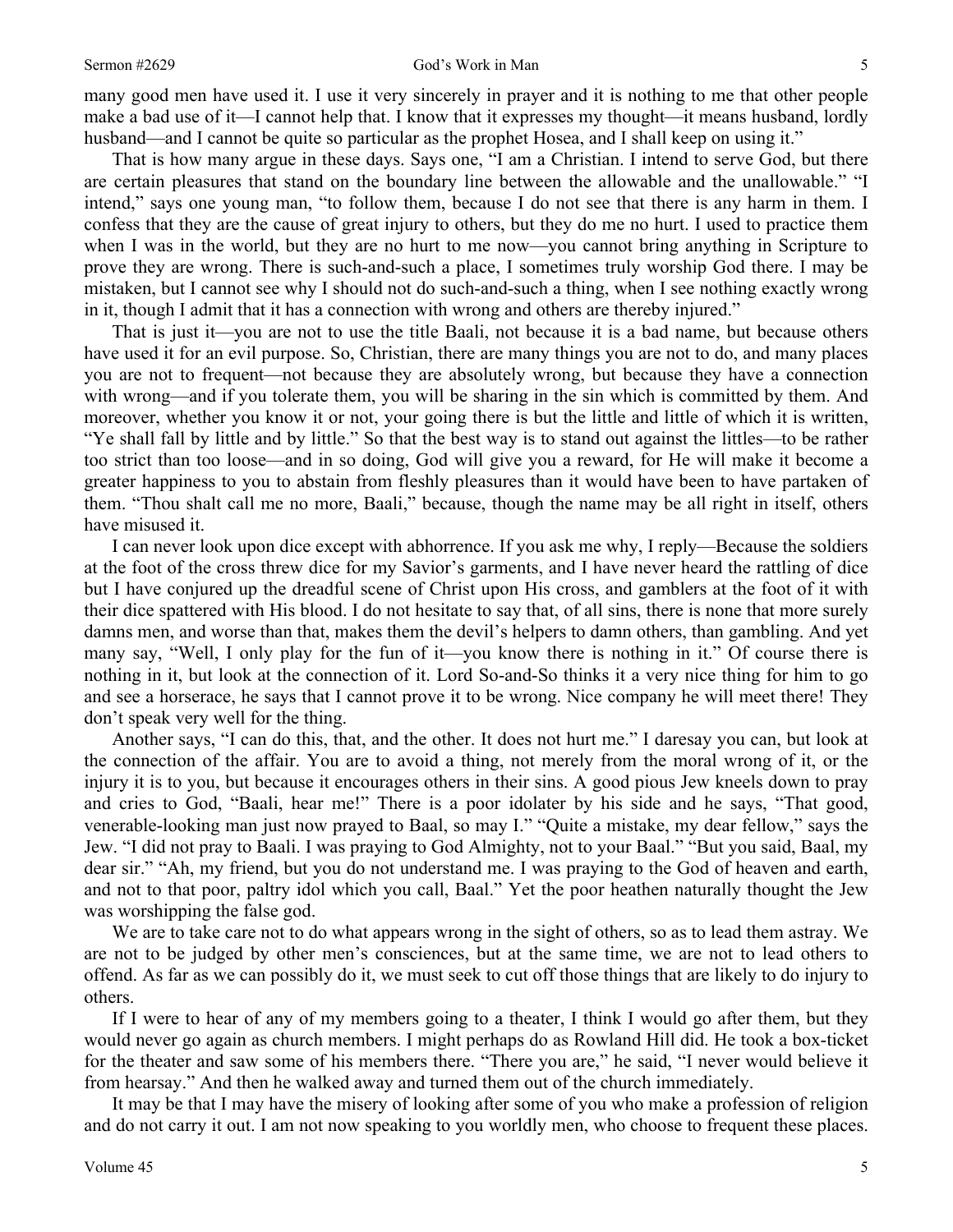But I say to you who profess to be Christ's followers, "Put away even the name of such things. Your business is not to talk of its being allowable, but to put it away, because others make a bad use of it."

 You may say, "Baal," perhaps, without any very great sin, but by doing so you encourage others in sin. A man who makes a profession of religion ought to be something more than other people. He who talks about being saved by grace and washed in the precious blood of Jesus, he who expects to live up yonder and wear the white robe, and sing the praise of the Eternal before the throne, must be different from others. The things which another might do with impunity, he must not dare to do.

 A native of India might live in a jungle and not die, but we, who are not natives of the country, might very soon die of the jungle fever. So, the man who is not a Christian may, peradventure, go into many amusements and yet not become any the worse for them—but a Christian must not go there, because he is not an inhabitant of that land. It is not his native air, it is not his proper place, and he knows it is not. Therefore, his business is to go as far away from it as he can.

 I have read of a lady who wanted a coachman. She advertised for one. Three presented themselves. She called them in, one by one, and she said to the first, "My good man, you want a coachman's place, do you?" "Yes, ma'm." "Well, there is one question I want to ask you—How near to danger could you drive me?" "Well, ma'm, I think I could drive within a yard." "You won't do for me," said she. A second one was brought in and she said to him, after asking other questions, "How near to danger could *you* drive?" "Well ma'm, for the matter of that, I could drive you within a hair's breadth." "You won't do for me," she said, "you are not the sort of driver I want."

 The third was introduced. He was a careful soul and when the question was put to him, "How near could you drive to danger?" He said, "If you please, ma'm, I never tried that. I always drive as far off as ever I can." Said she, "You will do very well. You are just the coachman I want." I would recommend you all to imitate that coachman—not to try how near you can drive to danger, but say, "My business is to drive as far off as I can," not to try how much you can endure of that which is not right, but how much you can avoid it, pass it by, and not mingle with it.

**IV.** Now we come to the last lesson from the text. GOD HAS PRECIOUS TITLES TO BE USED ONLY BY BELIEVERS. "It shall be at that day, saith the LORD, that thou shalt call me, Ishi; and shalt call me no more, Baali."

 I left this part of the subject to the last, because I am not sure that what I am about to say has all the weight that some would attach to it. There is a difference between the words Ishi and Baali. The word, Ishi means "my husband." So does the word Baali, but the word Ishi is the word that the wife would use to the husband as a fondling expression, expressive of her love.

 The word Baali is the word she uses to him as a humble expression, on those very rare occasions in which she feels herself to be subject to him for a moment. It is expressive of her humility. It is the kind of word Sarah used, when, rather out of the ordinary way, she did reverence to her husband "calling him lord."

 The word, Ishi, is the term she would have used when she called him simply by the loving epithet of "my own dear husband," her man, her beloved. She would most likely have used the word Baali when her husband had spoken a little sharply to her and claimed a little of the headship that the husband has. But when they sat down together, in their softer moments, she would not call him Baali any longer, but it would be Ishi, my much-loved—not feared, but much-loved husband.

 "Now," says God to His church, "thou shalt no more call Me, Baali—'my Master, my Lord, my haughty Husband,' yet, after all, having all the right attributes of a husband too, but thou shalt call me, Ishi—'my loving Husband.'" Mark, there is nothing wrong in the word Baali, as I said before, because it is applied to God in that very passage, "Thy Maker is thy Husband." And there it has a kind meaning, as well as the aspect of superiority, but still, the word Ishi is the fonder title of the two and is by far the better. It is the one which we would always wish to use towards God.

 If we are His people, He does not like us to come crouching and cringing before Him. He does not wish us to come and cry, "Baali," but He wants us to come to Him as to a loving friend and Father, with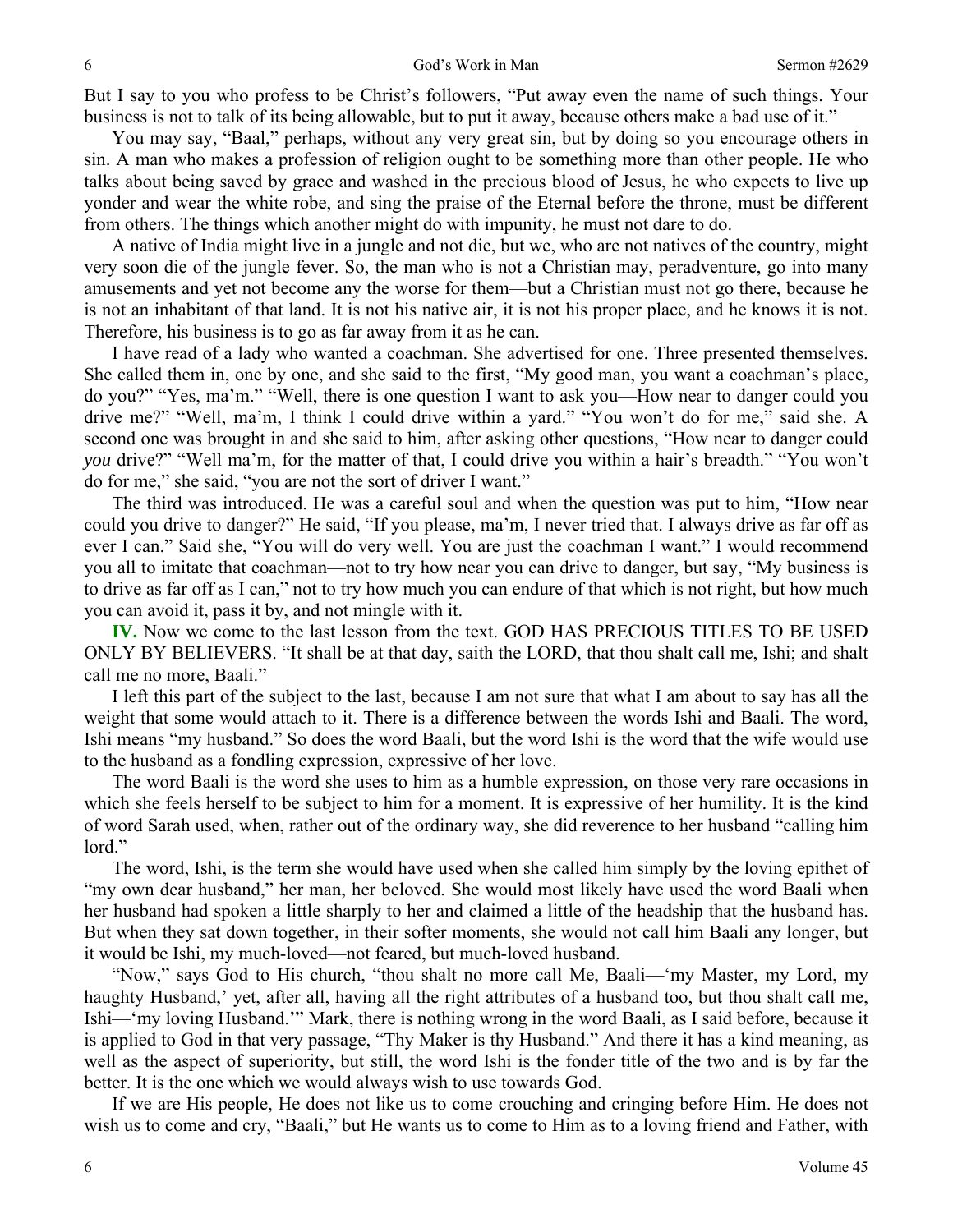the sweet word, "Ishi," upon our lip. He wishes us to come, speaking of Christ as Emmanuel Ishi—"God with us"—not as Emmanuel Baali—"God our Ruler." He wishes us to speak of Him as "bone of our bone, and flesh of our flesh"—"our Man, our Husband"—and not as, "our Man, our Lord."

 There is a very blessed distinction here. I think the Christian can perceive it, though the worldling cannot. When a sinner is in his sin, he sometimes attempts to serve God. Conviction of sin works in him some kind of legal repentance—he tries to be better, but the sinner always tries to be better with Baali on his lips—"O Lord, I must do right, else I shall be punished for it. I must mend my ways, or hell stares me in the face. I must grow better, or else I shall die and share eternal torment."

 So he tries to do better through fear. Not so the Christian. He tries to serve his God, but he puts the name Baali right away. "O my blessed God!" he says, "You have done so much for me, I do truly love You. I must love You, I will serve You, I will live for You, I will die for You. It is a pleasure to serve You. If heaven were quenched and hell blotted out, I would still serve You, for You are my Ishi, my loved one, whom with all my heart I serve."

 But it is not so with the sinner, when he first seeks mercy. He kneels down and prays to God to have mercy upon him, but all the while it is Baali to whom he speaks. He can never spell Ishi while he is under conviction of sin. His cry is, "O Lord, I the chief of sinners am." "I am not worthy to be called Your son." That is all Baali. But so soon as the Lord has appeared to him and told him, "I have put away your sin," he offers no such prayer as he did before. He comes with boldness and says, "Lord, I am Your child. For Jesu's sake give me these things," and he prays out of his heart with a fullness of confidence, for it is Ishi now, not Baali. It was the same God before, but under a different aspect. He was a kind God before, but He was the Baali God. Now He is a kind God, but He is kinder still—He is the Ishi God to all believers.

 O beloved brethren and sisters, I would you could all keep this word Ishi on your lips! It is a Hebrew word. I bless God for having kept a few Hebrew words in the Bible to make us remember the Jews. But besides this, there is something very sweet in this old term, Ishi—my Man, my Husband! Go home, beloved, sit down and think of this title. God bids you come to Him boldly tonight and call Him Ishi.

 Sit down and begin to think of the Son of God, who became man. When you see Him in His cradle, call Him Ishi, and fondle the infant to your breast. When you see Him a man grown, go up to Him and by faith clasp Him in your arms, and call Him Ishi while He preaches to you the sermon on the Mount. Find Him out in the garden. Stand and look at Him, not as some marvelous man, far above you, your superior, a Baali to you—but come and kneel by His side, and as you kneel, see, in contemplation, the bloody sweat still streaming from His brow. Bend over Him and say, "O Ishi, You are my Man, my Husband, paying the costly price for me by this awful sweat of blood!"

 Then follow Him along the pavement, see His back all gory with the lash of Pilate's whip, and call Him Ishi then. And when you see Him on the cross, oh! it is there that Ishi is spelt more clearly than ever. When His heart is opened, when His veins are bleeding, then you can see written in His blood that name Ishi—Man with you, your Husband.

 And then see Him in His grave and call Him Ishi there. Track Him up to heaven in His ascension and call Him Ishi as He leads captivity captive. See Him pleading before the throne of God with outstretched hands. Look on His breastplate, read your own name and call Him Ishi. And then look forward—see Him as He comes in the clouds of heaven—and call Him Ishi then.

 See Him when He and all His people shall be gathered home to glory. He shall be your Ishi then not your Baali, your Lord, your superior—but your Ishi, your Man, your Husband—to be embraced and loved, to be in sweet communion with you, to be your Acquaintance, your Friend, your "Fellow," as His Father and yours has been blessedly pleased to call Him.

 And Christian, when you go forth to labor tomorrow, take care not to do it as a slave. Practice this "Ishi" out every day. Do not serve Him because you dare not do other than serve Him. Do not serve Him because you are afraid not to serve Him. Do not do it from fear. Do not work like a slave, under his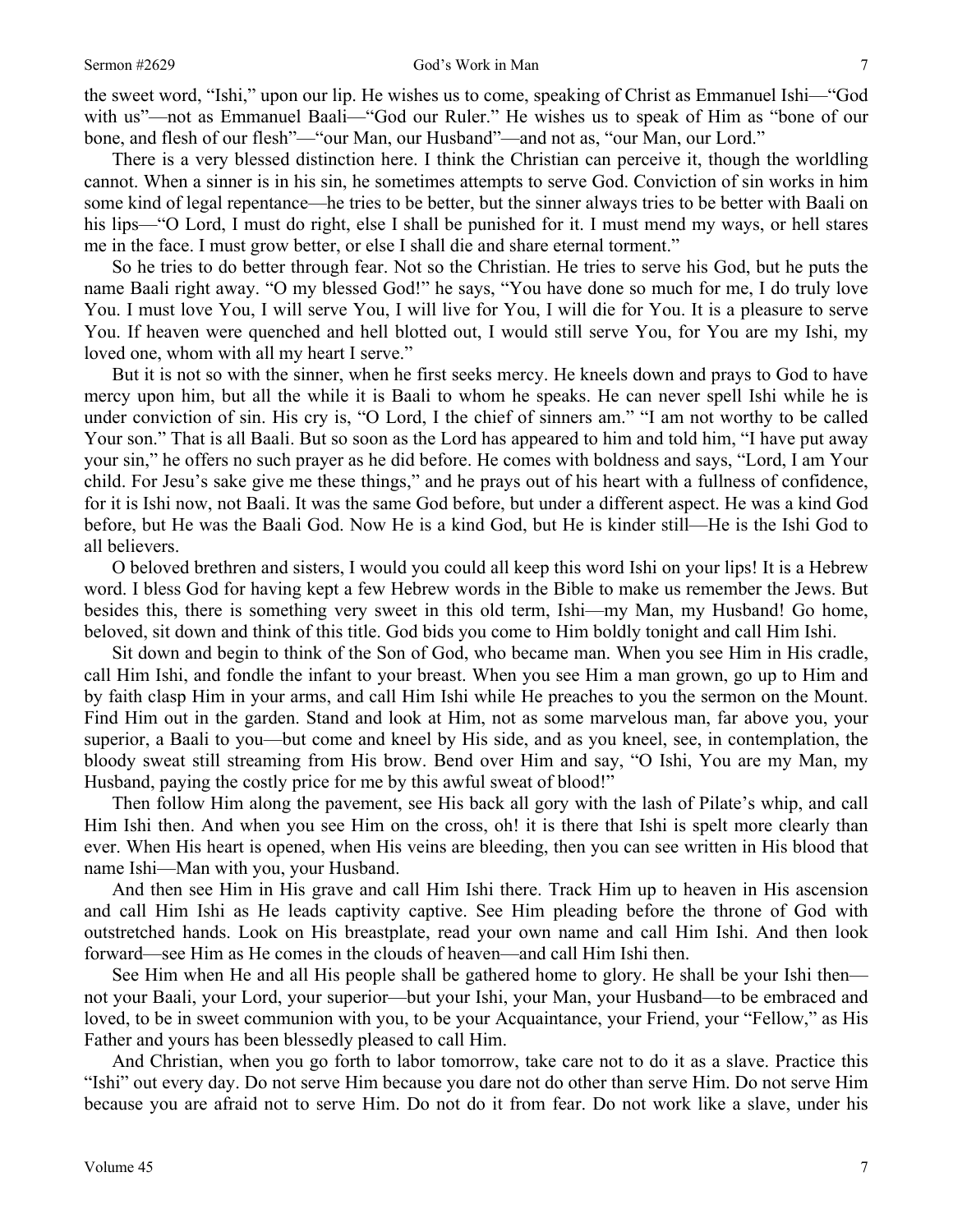master's lash, but go out and serve your Master from pure delight, because He is also your Ishi, your Man, your Husband.

> *"We would no longer lie, Like slaves beneath the throne, Our faith would 'Ishi, Jesus,' cry, And Thou the kindred own."*

Go forth to your work, serving your Lord in love and joy and gladness.

### *"'Tis love that makes our willing feet In swift obedience move."*

And now, in conclusion, my friends, there are many here who cannot say Ishi, for Christ is not Ishi to them. Baali is the only word they can use to God. What shall we do for them, dear friends, those who know the Lord here? What shall we do for these? We have a little sister—what shall we do for her, against the day that she shall be spoken for unto the King? If she is a wall, we will build upon her with many prayers, precious as silver. If she is a door, we will enclose her with the cedar of our supplication. We will day and night pray for these poor souls who are not yet brought in, but many of whom must be brought in, that there may be one fold and one Shepherd.

 Poor sinner, I will preach the Gospel to you before I send you away. Are you trembling and shivering, crouching and cowering before God? Are you afraid of Him? Do you think His sword is out of its scabbard, hunting after you? Do you see the arrow of vengeance, athirst for blood and winged to slay? Do you see the law of God after you? Then you have got as far as Baali. Ah, soul, if you know what sin is in all its blackness, and if you weep on account of it, and if you desire to be pardoned, if you are willing to abjure all sin and all self-righteousness, here is the way of salvation.

 Ishi bids me tell it to you, "Believe on the Lord Jesus Christ, and thou shalt be saved." "Let me go, sir. Let me go home and pray." No, sir. Believe on the Lord Jesus Christ. "Let me go out of this chapel and I will run home, and read a chapter." No, sir. As you are standing there, if you know your need of a Savior, believe on the Lord Jesus Christ and you shall be saved.

 Look at the jailor. He had made the feet of Paul and Silas fast in the stocks and shut them in the inner prison, like a brute as he was. But when there came the earthquake that shook the prison, he said, "What must I do to be saved?" "Believe on the Lord Jesus Christ, and thou shalt be saved," said Paul. He did believe and became a child of God, and was baptized directly afterwards, walking in the fear of Jesus. I believe conversion is very often gradual, but there is no reason why it should be so. If God has put you now in such a condition that you know yourself to be lost and ruined, you have every reason to believe that Christ died for you and to cast yourself upon Him, just as you are, without one plea, but that Jesus died for you.

 Are you under conviction of sin? Do you feel that God would be just if He were to destroy you? Do you ask, "Can it be possible that all my sins could be blotted out in a moment?" Possible, sir! It is certain that they may be. It is certain that they will be. It is certain that they are, if you now believe in Christ.

 A lady called upon me, last Monday, with this trouble upon her. She said she had not heard me preach, but she had been reading my sermons and God had been pleased to bless them to her—not only to her conviction, but to her conversion. She went to the clergyman of the parish, full of joy at having found the Savior. She began to tell him of her gladness and how she rejoiced that all her sins were blotted out. He stopped her and said, "My good woman, that is all a delusion. You have no right to believe that your sins are pardoned till you have led several years of piety and devotion." She went away sad—and she came to ask me if what the clergyman said was true. And when I quoted that verse,

*"The moment a sinner believes,*